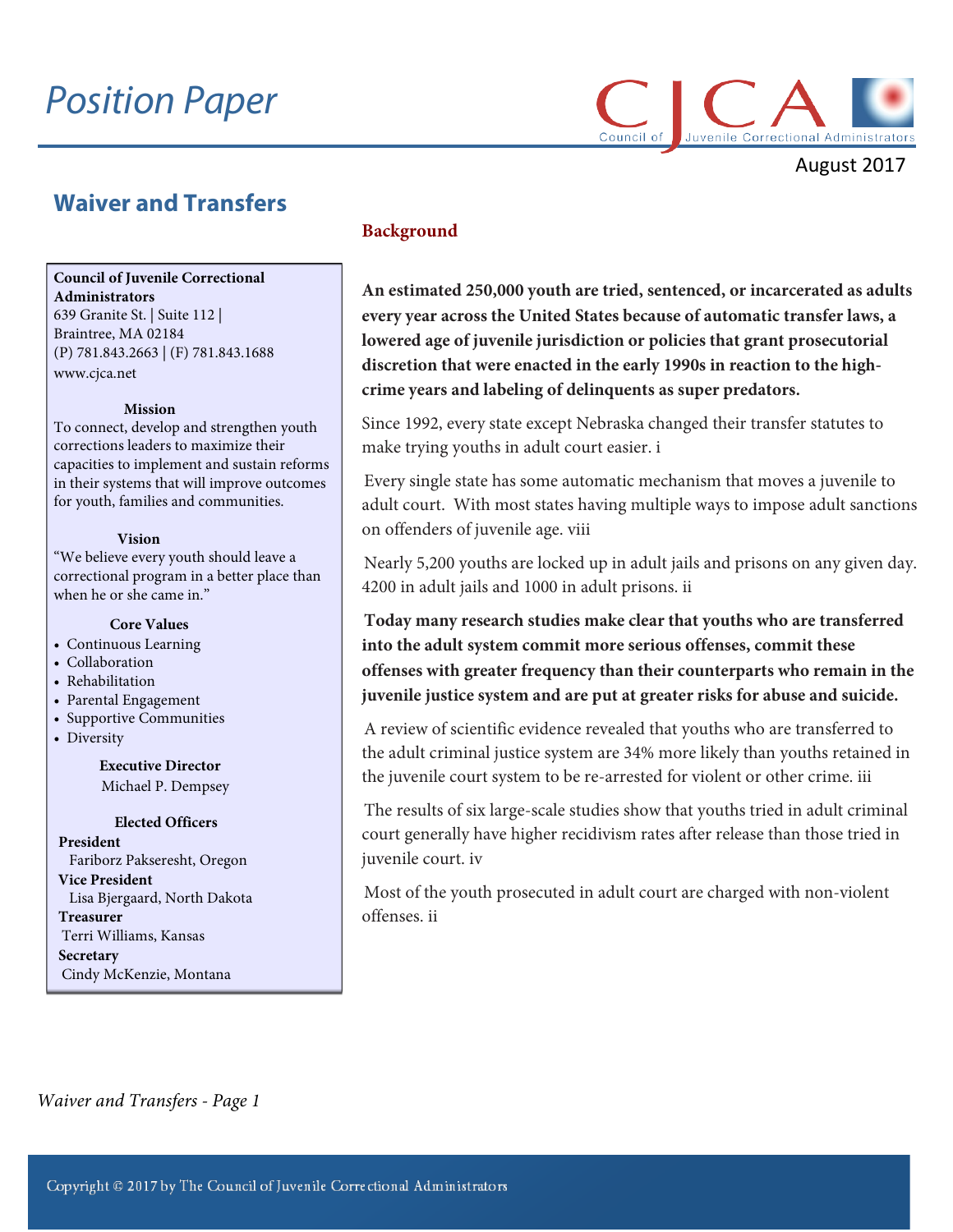**Increasing research demonstrating effective approaches to delinquency is being used by juvenile justice systems nationwide to improve programs and services to better enhance public safety, hold youths accountable and provide individualized rehabilitation and education programming that increase youths' competencies and skills so they become successful adults.**

 Advances in brain imagery research confirm that the human brain matures gradually throughout adolescence and that a youth's brain is developmentally different from an adult's brain. v

Forty-seven state juvenile agencies address delinquent behavior using a case management approach that begins with the development of an individual service plan based on appropriate evaluations of youths and families' strengths and needs and is continued throughout the youth's time in agency custody and usually during re‐entry to the community. vi

A study on youths housed in adult jails and prisons revealed inadequate specialized programming for youthful offenders. The survey indicated that programming is designed to respond to adult offenders and lacked a developmentally responsive adaptation for youths. vii

There is no national data source that track cases that bypass juvenile courts. viii

Youth housed in adult jails are 36 times more likely to commit suicide than are youth housed in juvenile detention facilities. x

A survey of adult jails and prisons found that 40% of jails provided no educational services at all, only 11% provided special education services, and 7% provided vocational training. ix

Alternatives to incarcerating youth not only reduce crime, but save money. Research has shown that every dollar spent on evidence-based programs can yield up to \$13 in cost savings. xi

# **Position Statement**

The Council of Juvenile Correctional Administrators (CJCA) strongly supports the position that the juvenile justice system is the most appropriate system to hold youths accountable and receive age-appropriate and effective treatment and rehabilitation opportunities.

CJCA opposes any automatic transfers of youth into the adult system based solely on the type of offense. This practice has resulted in the placement of thousands of youth into adult jails and prisons without adequate treatment and educational services. It has also exacerbated the problem of disproportionate numbers of minorities being held in secure adult confinement.

When waiver to the adult criminal justice system does occur, CJCA believes that it should be accomplished through a process that maintains judicial decision‐making to determine the appropriateness of transferring young offenders into the adult correctional system. CJCA supports a process to give judges the ability to keep youth in the juvenile justice system until they reach the age of majority. CJCA opposes all policies that result in the automatic transfer of young people to the adult system without judicial review, as well as policies that grant the prosecutor full discretion. CJCA believes that the gravity of an offense is not determinate of a youth's capability for rehabilitation, and supports the position that the most efficient and effective way to rehabilitate youth is within the juvenile justice system, regardless of the nature of the offense.

*Waiver and Transfers - Page 2*